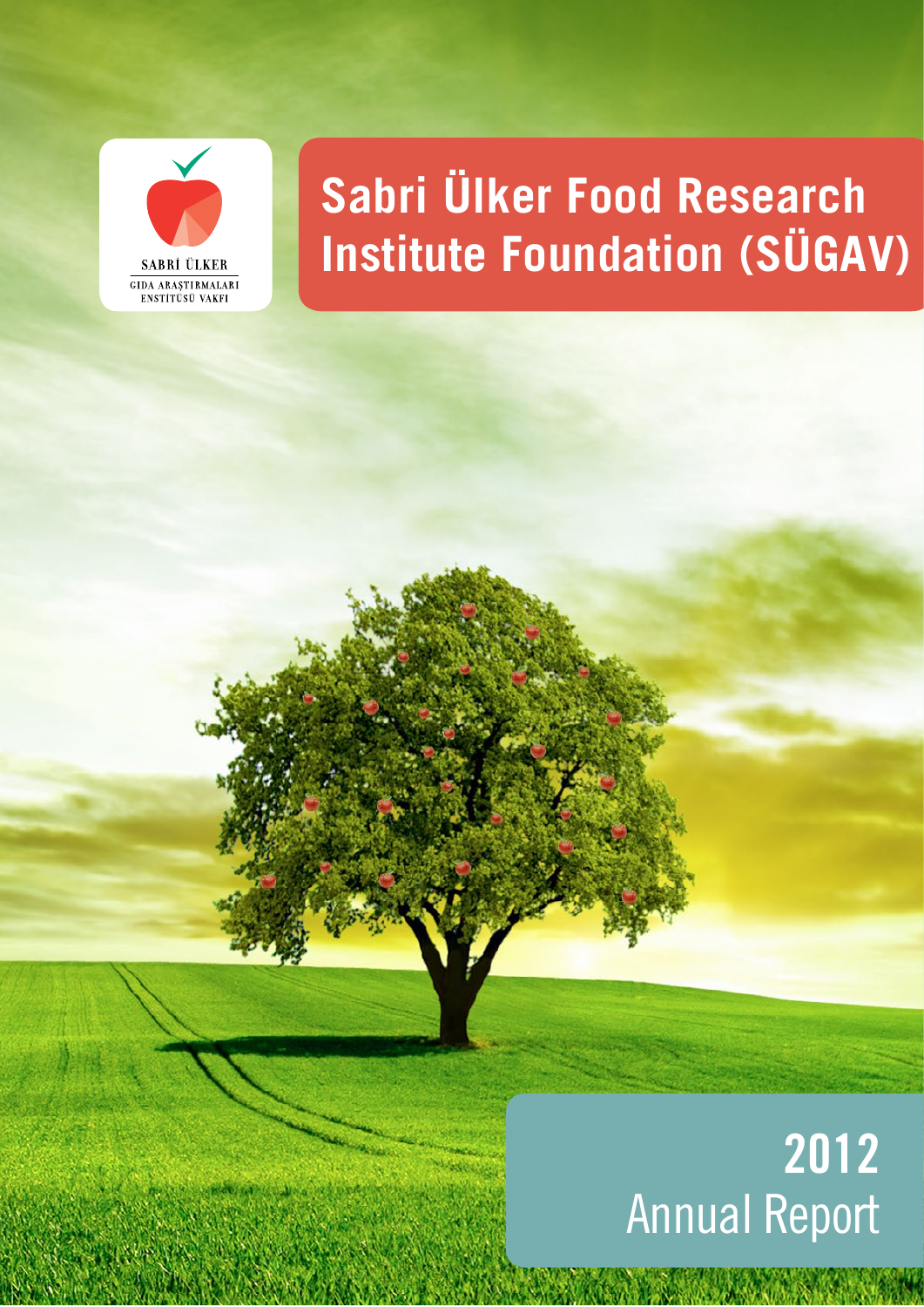## **About SÜGAV**

Sabri Ulker Food Research Foundation (SÜGAV) was founded in 2009 with the aim of improving public health by contributing to Turkish society's knowledge about food, nutrition and health, and in doing so, fostering improvements in public health.

## **Our Vision**

To be an independent, scientific, non-profit, reliable, respected organization contributing to societal awareness of food, nutirion, and healthy living.

## **Our Mission**

To follow scientific work, legislation, and practices on a national and international level, and to carry out and support every kind of work in partnership with relevant institutions and organizations such as universities and public and civil organizations, to see to it that society can obtain accurate and reliable information about healthy nutrition and healthy foods, and to provide educational opportunities in these areas.

The main topics identified by our foundation as it creates a roadmap for achieving its main goal are as follows:

- Presenting useful information obtained from reliable worldwide and nationwide information sources, for the benefit of the public
- • Promoting healthy foods, nutrition, and lifestyles
- Supporting new research, educational programs, and other enterprises in the field of food and nutrition

## **Our Ethical Values**

- Our foundation shall operate in a completely free, transparent, and independent fashion.
- Every member of our foundation is free to express his/her own personal views on the subjects of food, nutrition, and health, and is free to ask questions and make comments.
- Our foundation is a non-profit, independent organization.
- Our foundation shall decide on programs which address the needs of society, without focusing on anything commercial.

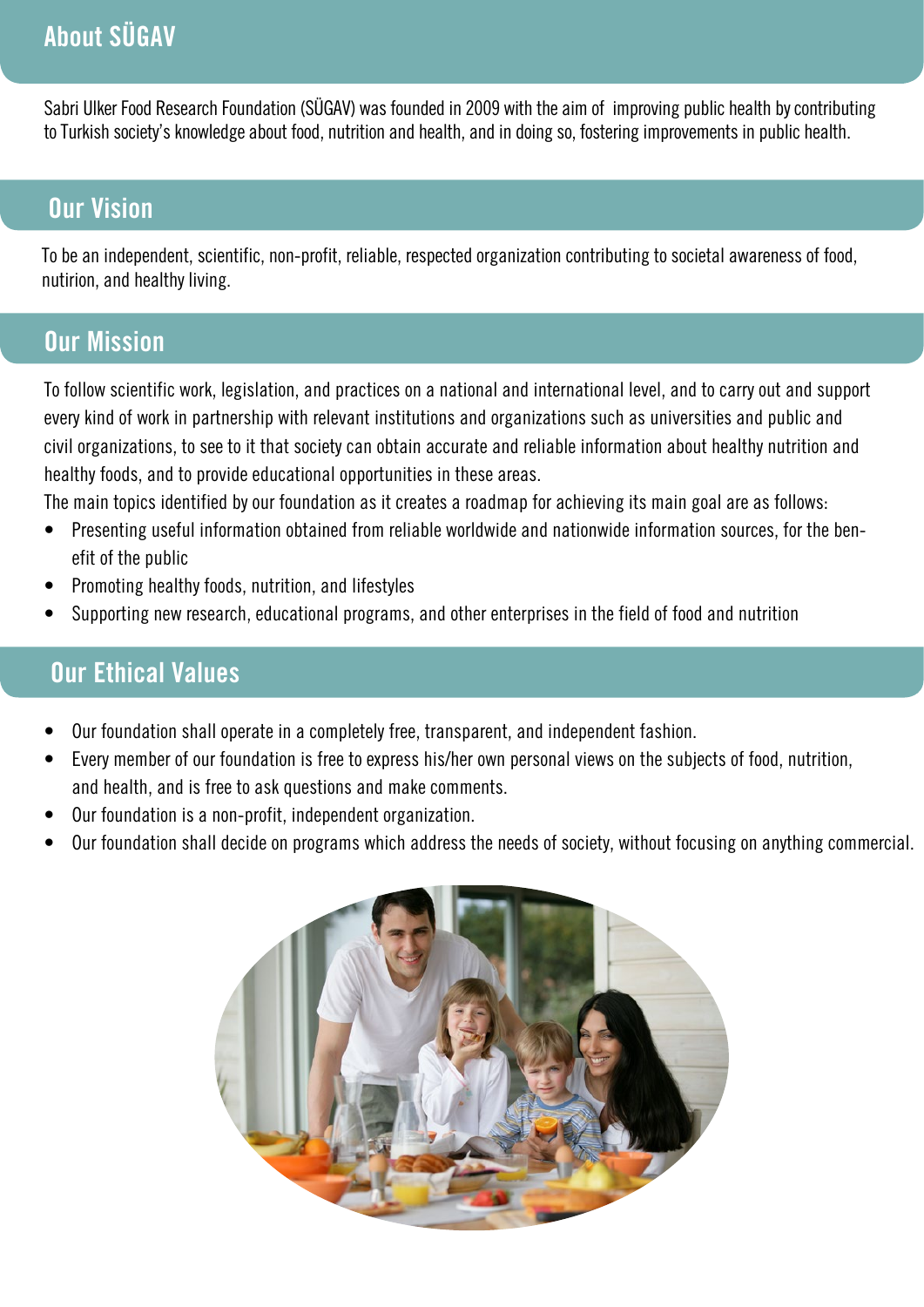#### **M.Oltan SUNGURLU**

#### **President of the Sabri Ülker Food Research Institute Foundation,**

#### **2012 was a precious year for us...**

The Sabri Ülker Food Research Institute Foundation (SÜGAV) was founded with the aim of making scientific contributions to the Turkish people's knowledge of food, nutrition, and health, and in doing so, fostering improvements in public health. Our foundation, which works on a non-profit basis with the aim of improving public health, is an entirely independent, impartial, and scientific institution. In this endeavor, by addressing an important need in our country, we strive to be a trusted, landmark institution.

Nutrition has always been of the utmost importance for a healthy life. The positive impact of sufficient, balanced nutrition upon health and lifespan – as well as the harm done by insufficient nutrition or excessive intake of food – is an indisputable fact. Therefore, our foundation closely follows national and international developments in the areas of food, nutrition, and health, and strives to share these developments with professionals in the sector, with our consumers, our educators, and our students of all ages. All our efforts seek to foster transmission of the most up-to-date information in nutritional science, in a simple, open, and comprehensible manner which will benefit everyone.

The SÜGAV web site (www.sugav.org) is our most important means of communication. We share the most up-to-date information in nutritional science with the people through our booklets, bulletins, and our website, as well as our Food Bulletin, published once every three months.

In 2011, we were the first Turkish foundation to participate (as the 11th member) at the protocol signed for the ENF (European Nutrition Foundations Network), a network which includes Europe's most long-established nutrition and health foundations. As of that year, we began to share our experience, as well as the most up-to-date information which can be offered for the benefit of society, on this platform. With the protocol we signed with EUFIC (the European Food Information Council, the most important organization of its kind in Europe), one of the most significant steps was taken in furthering our international partnership. From now on, in partnership with EUFIC, we will provide support in making the most up-to-date information on food and nutrition available in Turkish, both in our country and for our community living in Europe.

As the Sabri Ülker Food Research Institute Foundation, we have made it our duty to see to it that our children develop habit of sufficient, balanced nutrition. Accordingly, following upon the partnership protocol signed with our foundation on May 9th, 2011, we began a valuable education program, which we have called "Balanced Nutrition," in the 2011 – 2012 school year in four pilot provinces (Istanbul, Izmir, Gaziantep, and Trabzon) under the auspices of the Ministry of Education, with the valued contribution of the Ministry of Education's Elementary Schools General Directorate. The project, which is being implemented in partnership with the Ministry, will reach all school children throughout the country within three years.

The content of the project has been planned with the intention of making it Turkey's most comprehensive and sustainable healthy nutrition project. Our basic message is: "You can eat everthing as long as it is balanced. Only thing to do is to learn how to balance." Our education program in healthy nutrition, "Balanced Nutrition" will reach 200 schools, and 400,000 students, teachers, and parents, in the 2012 – 2013 school year.

In our efforts to raise a healthy generation throughout the country, society's attention to these matters is of crucial importance. You can surely appreciate that it requires education to help children acquire habits of sufficient, balanced nutrition, to aid in their mental and physical development. During the new school year in our pilot schools, our valued teachers will teach lessons about sufficient, balanced nutrition.

On our website www.yemektedenge.com (the most important informational tool of the "Balanced Nutrition" education project), we reach our teachers, students, and parents. In the 2011 – 2012 school year, more than 50,000 registered users actively visited our website. We have started sharing all developments concerning our "Balanced Nutrition" education project via our E-bulletin, published once every three months.

2012 was a very precious year for us. Our foundation will continue supporting public health by preserving the scientific framework and the partnerships developed through the valued contributions of our Science Foundation.

Sincerely, **M. Oltan Sungurlu**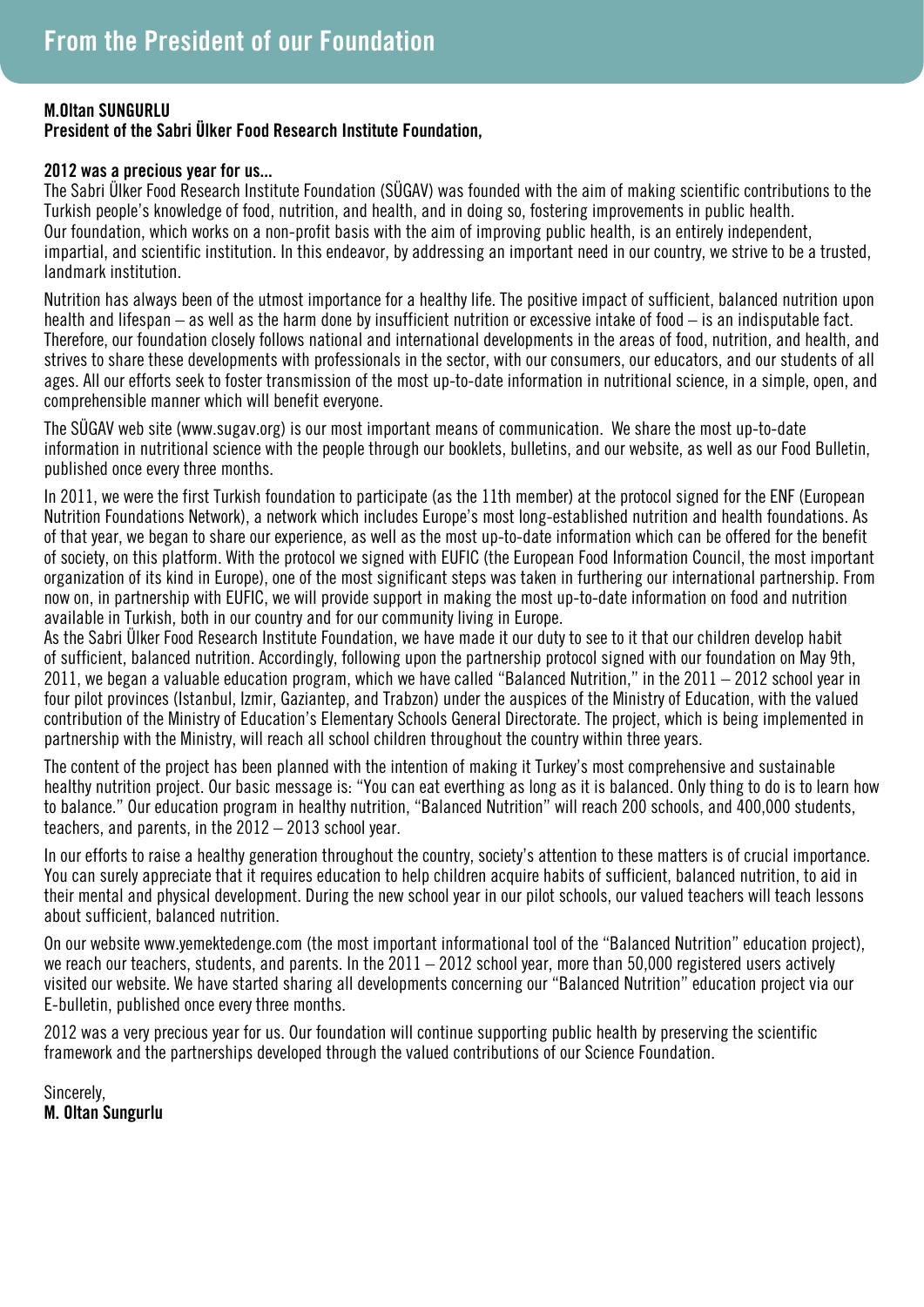#### **1. The "Balanced Nutition" Education Project**

In 2012, in partnership with the Ministry of Education's Elementary Schools General Directorate, we successfully put into practice our foundation's "Balanced Nutrition" education project, devised with the aim of helping to develop healthy nutritional habits in primary school age children. In the second half of the  $2011 - 2012$  school year, we began to implement the project in 40 chosen schools in Istanbul, Izmir, Gaziantep, and Trabzon. In the first half of the 2012 – 2013 school year, we reached 400,000 students, parents, and teachers in 200 schools.



Doğru Beslenme Rehber

We put the "Balanced Nutrition" education project – our foundation's first large project – into effect with the valued contributions of our Science Foundation, under the leadership of the Ministry of Education's Elementary Schools General Directorate. We implemented the first step of our "Balanced Nutrition" educationl program, "Training for Teachers," in Ankara, between March 26th and March 27th of 2012, training a total of eight teachers appointed by the Ministry, from four different provinces. Our teachers had the opportunity to learn up-to-date information about, and approaches to, nutritional science from Prof. Dr. Tanju Besler, Dean of the Faculty of Health Sciences at Hacettepe University, and a member of our Science Council.

We informed the public of the latest developments in our "Balanced Nutrition" project in a press conference we held on April 17, 2012, in Istanbul. The following people participated at the press conference, which was hosted by Dr. Zeki Ziya Sözen, a member of SÜGAV's Science Council: Funda Kocabıyık, the Ministry of Education's Elementary Schools General Directorate; Prof. Dr. Tanju Besler, a member of the teaching staff of the Department of Nutrition and Dietetics at Hacettepe University's Faculty of Health Sciences, and also a member of SÜGAV's Science Council; and Roy Ballam, the Educational Program Director of the British Nutrition Foundation (BNF).

Funda Kocabıyık, the Ministry of Education's Elementary Schools General Directorate, stated that the aim of the "Balanced Nutrition" project was to assist children's acquisition – for the sake of their physiological and psychological well-being – of habits of sufficient, balanced, quality nutrition, in order to lead long lives. Kocabıyık added that, by enhancing information, attitudes, and skills – on the part of teachers, school principals, and school staff – regarding sufficient, balanced nutrition, it would be possible to provide higher-quality educational service.

In the provinces of Istanbul, Gaziantep, Trabzon, and Izmir, which had been chosen as pilot provinces, we conducted the training of teachers at our pilot schools on the following dates: March 31, April 14, April 15, and April 28. As a result, we succeeded in bringing "Balanced Nutrition" materials to the teachers in our pilot schools. Teachers from 40 schools in four provinces who came for this training had the chance to learn about these educational materials from us and from the project coordinators in the provinces.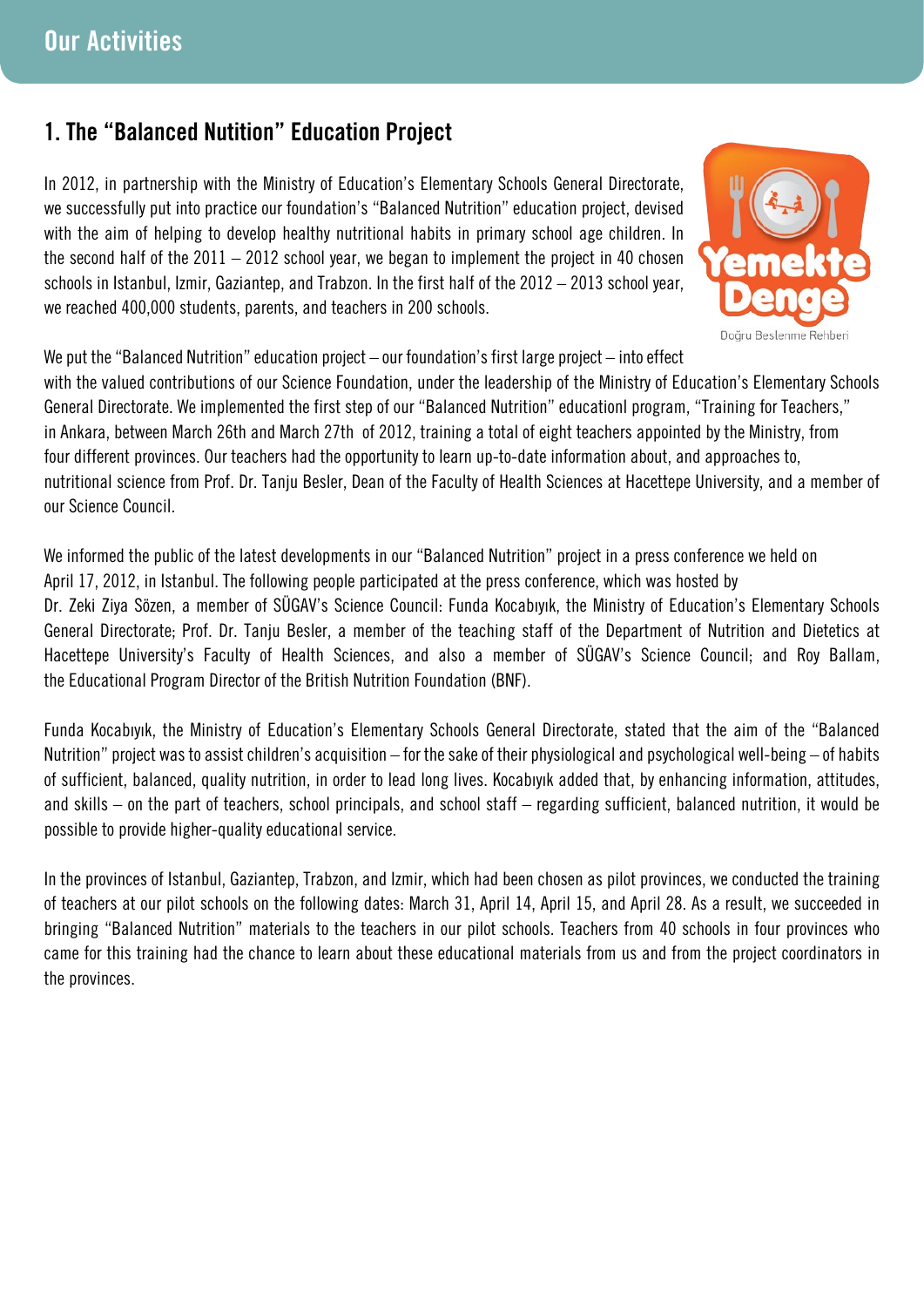Following upon this teacher training, we reached 20,000 children with our "Balanced Nutrition" education project, which began to be implemented in 40 schools in four provinces. With the feedback we acquired from the teachers working in our pilot schools, we began the new school year with the goal of having the project we had developed reach 400,000 children, parents, and teachers in 200 schools in Istanbul, Izmir, Gaziantep, and Trabzon in the 2012 – 2013 school year. Before beginning to implement the project within the schools, we acquainted the teachers taking part in the training with the teacher's handbook, the project's messages, presentations, exercises, and class activities. Following the training of teachers at our pilot schools, children in the 8-10 age group (2nd, 3rd, and 4th grade) began to receive education in the "Balanced Nutrition" project. In accordance with the calendar developed for the "Balanced Nutrition" education project, the project is carried out in our pilot schools for one hour a week throughout the school year, for an annual total of 32 hours.

We are carrying out the assessment and evaluation of the project through the "Self Check" questionnaire, the best nutritional profile program developed in Turkey. The "Self Check" program, which reveals a person's nutritional habits according to his/her consumption of various foods and beverages, as well as his/her lifestyle, is the most comprehensive questionnaire employed in our country. The program adds a point for certain nutritional habits, and – based on the total number of points – offers suggestions about healthy nutrition which are specific to that person. The aim of the program is to help reveal a person's nutritional habits based on his/her food choices. A person using this program can easily notice changes in his/her nutritional behaviors, or may start to consume certain healthy food products more often. The "Self Check" program assists consumers' understanding of the relationship between nutrition and health. The "Self Check" program has a scientific framework, and was adapted for Turkey with the support of the Department of Nutrition and Biochemistry of the University of Hohenheim, as well as SÜGAV's Science Council. Before commencing the education of the children and teachers whom we reached with our "Balanced Nutrition" education project, we implemented the "Self Check" program – which produces a nutritional profile according to the frequency of consumption of food products and beverages – as an initial test. At the end of this year, in which the project was implemented, we will administer the same questionnaire once more to the same group of students and teachers, and afterwards will state their nutritional habits by region, age group, and sex, thus obtaining the most comprehensive set of nutritional profile data in Turkey.

To obtain more information about the "Balanced Nutrition" project, you can visit the websites www.**yemektedenge.org** and **www.yemektedenge.com.** 

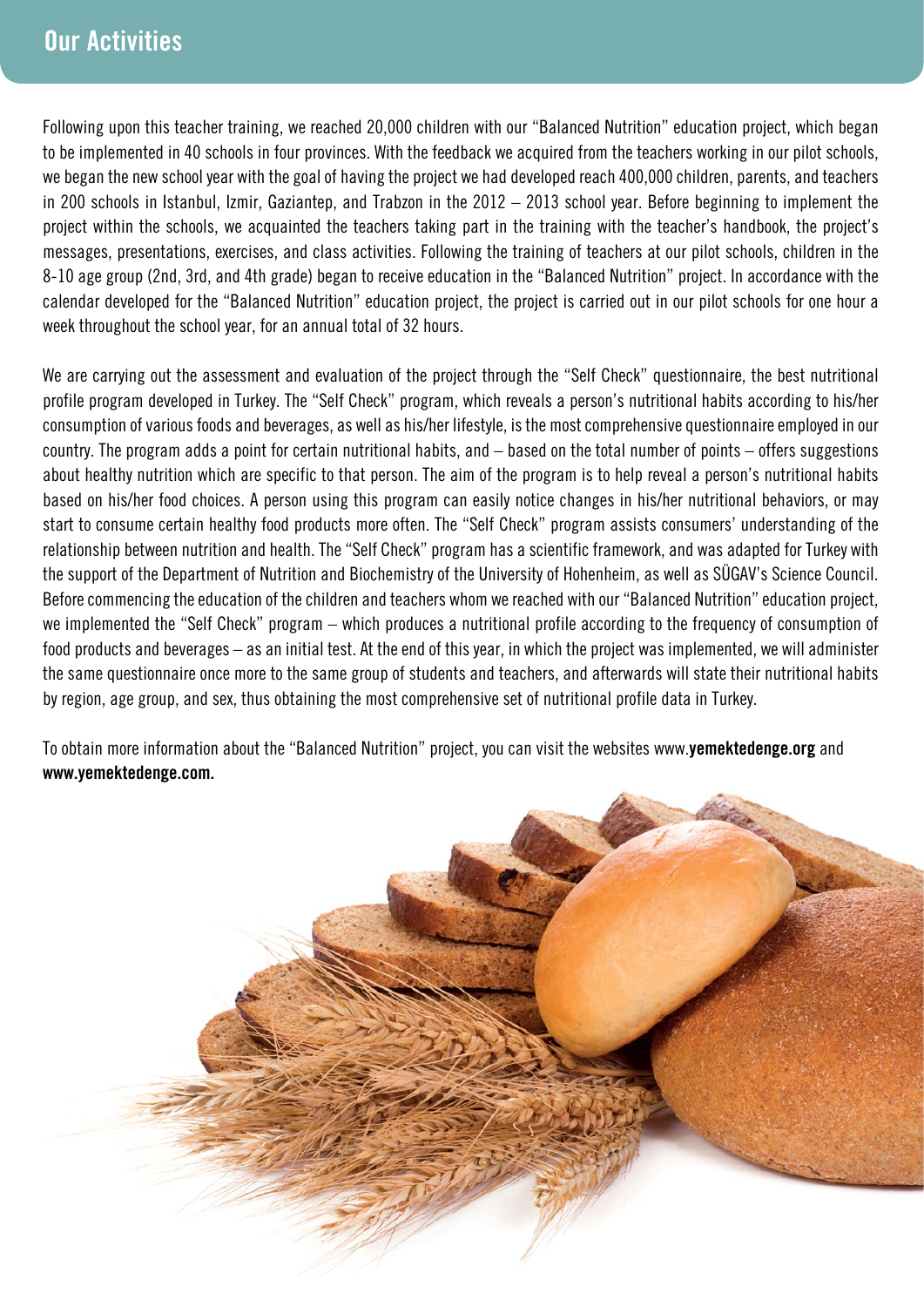#### **2- Our Public Activities in the Year 2012**

As the Sabri Ülker Food Research Institute Foundation, we have been participating in organizations whose goals overlap with those of our foundation, and explaining our foundation and our projects to them.

## **The Istanbul Health and Nutrition Biennial**

The Istanbul Health and Nutrition Biennial, organized by the Turkish Diabetes Association, the Obesity Research Society of Turkey, the Diabetes Foundation of Turkey, and the Dieticians' Society of Turkey, which takes up an important mission as the first of its kind in our country, took place in Istanbul between February 9th and February 11th 2012, on the topic "Public Health and Nutrition." Nearly 700 participants followed the various events at the Biennial with interest; it received support from 11 universities, in addition to the organizations which organized it. During the Biennial, 61 speakers (scientists, NGOs, public institutions and organizations, and representatives of the food sector), each an expert in his/her own field, put forth their approaches on a scientific basis, at symposia, conferences, and round tables organized under headings such as "Strategies for Fighting Diabetes and Obesity, Threats to Public Health in the World and in our Country"; "Public Health and Nutrition"; "Nutrition and Health Policies"; "Trends in Nutrition and Health"; and "Initiatives in the Nutrition-Health-Physical Activity Industry." On the last day of the Biennial, at the closing session entitled "Hand in Hand for our Quality of Life and Health," our Science Council member, Prof. Dr. Temel Yılmaz, stated the importance of providing correct information to the media on the subjects of nutrition and health. On the first day of the Biennial, Begüm Mutuş, representing the Coordination Committee on behalf of the Sabri Ülker Food Research Institute Foundation, gave a presentation of our foundation's education project, "Balanced Nutrition," with a detailed description.

#### **8th International Nutrition and Dietetics Congress**

The 8th International Nutrition and Dietetics Congress, dealing with the latest innovations and developments in the field of nutrition and dietetics, was held between April 4th and April 8th, 2012 in Antalya, with the participation of scholars, industry representatives, and students. The opening of the congress occurred with a detailed introduction to our foundation, and a presentation on our education project, "Balanced Nutrition," by Dr. Zeki Ziya Sözen, a member of SÜGAV's Science Council. During the congress, by means of our "Balanced Nutrition" stand, we had the chance to acquaint visitors with our foundation, our main activities, our project, and the questionnaire program "Am I Properly Nourished?", which we used in the project as a pre-test and post-test measurement tool. Over a three-day period, 450 people visited the "Balanced Nutrition" stand. SÜGAV brochures, booklets, and "Balanced Nutrition" education materials were shared with the participants.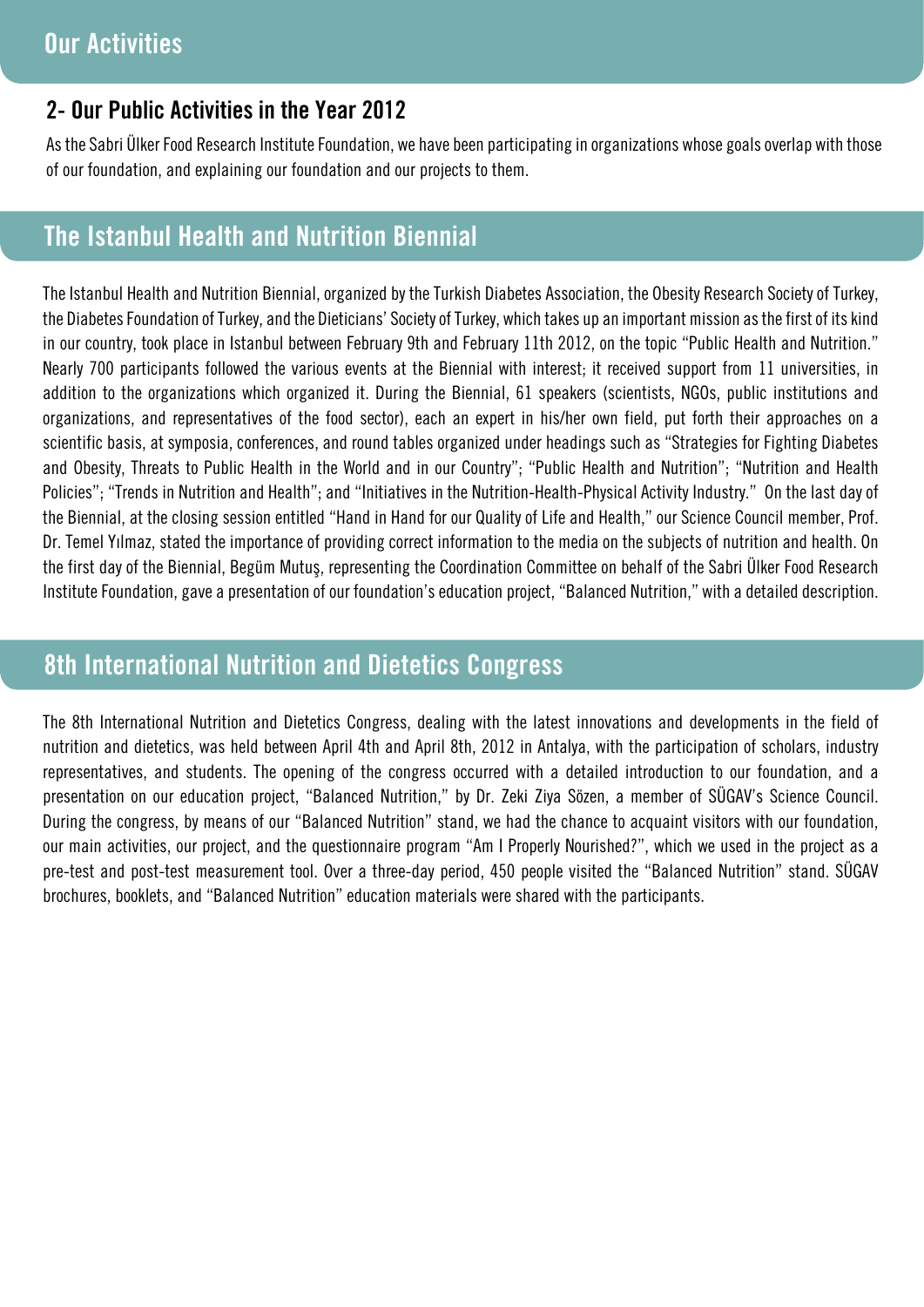## **ICEC (International Counseling and Education Conference)**

ICEC (International Counseling and Education Conference) 2012 took place on March 3rd and 4th 2012 at the Taşkışla Campus of Istanbul Technical University, with the participation of educationalists from 67 countries. Dr. Zeki Ziya Sözen, participating at the conference on behalf of the other members of the Science Council of the Sabri Ülker Food Research Institute Foundation (SÜGAV), shared the education project "Balanced Nutrition" – implemented by SÜGAV with the partnership of the Ministry of Education's Elementary Schools General Directorate – with the attendees. In his presentation on the education program "Balanced Nutrition," which garnered great interest on the part of scholars, Dr. Zeki Ziya Sözen gave detailed information about SÜGAV and its special project, "Balanced Nutrition"; he also answered questions about the Balanced Nutrition Project commencing in 40 pilot schools in Gaziantep, Istanbul, Izmir, and Trabzon.

## **Education about Balanced Nutrition in Football Villages**

This year, education about balanced nutrition was provided at the Football Federation of Turkey – Ülker Football Villages by educators from the Sabri Ülker Food Research Institute Foundation. In the TFF- Ülker Football Villages set up in seven villages, educators from SÜGAV provided information to children regarding sports nutrition and nutrients, in 1.5 hour education sessions. During these interactive exercises, the children both enjoyed themselves, and also learned about balanced nutrition. In connection with this event, information was provided about the "Balanced Nutrition" education project at a press tour held in the province of Nevşehir.

## **SÜGAV supports the "500 Butterflies Take Wing" Project**

The Sabri Ülker Food Research Institute Foundation, which reached 400,000 children this year through its "Balanced Nutrition" education program – devised together with the Ministry of Education for primary school students aged 8-10 years old – supports the "500 Butterflies Take Wing" project, implemented by the National Directorate of Education of Gaziantep Province through a protocol signed on November 27th, 2012. By providing aid and guidance to families experiencing financial difficulties, the project aims to include their children in preschool education; through the project, SÜGAV will educate parents about sufficient and balanced nutrition. In the "500 Butterflies Take Wing" project, SÜGAV will organize nutritional education for families throughout Gaziantep whose children are attending preschool; it will also organize seminars to increase nutritional awareness on the part of teachers working in preschool institutions.

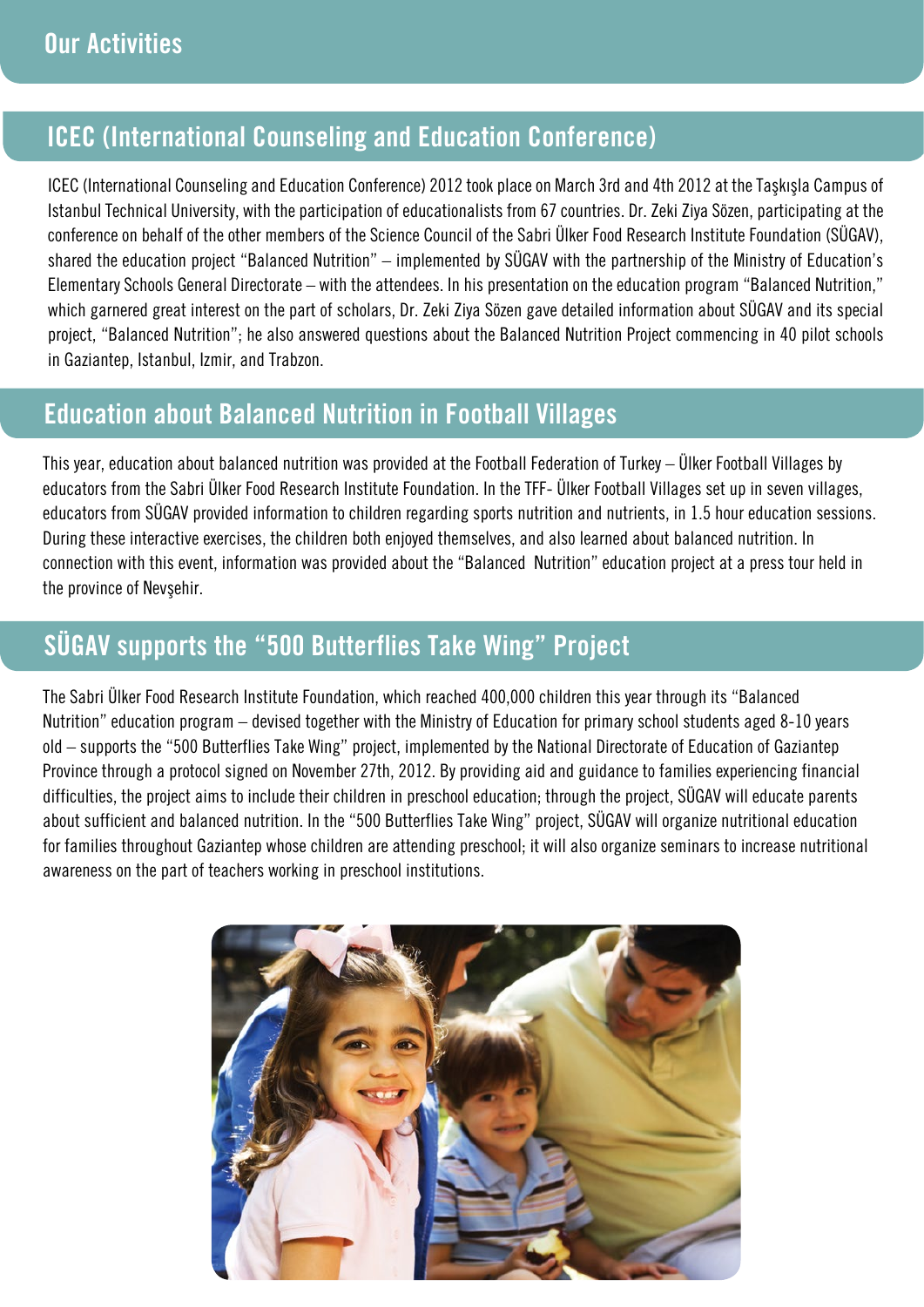## **3- SÜGAV Food Bulletins**

With the aim of keeping the public informed, our foundation publishes a Food Bulletin every three months, presenting scientific information obtained from landmark institutions in the areas of food, nutrition, and health, for the benefit of society. The contents of the SÜGAV Food Bulletins published in 2012 are as follows:

#### **Food Bulletin Number 4**

- The "Balanced Nutrition" Education Project
- The "Am I Properly Nourished?" Program
- GAV, a Member of the European Nutrition Foundations (ENF)
- Getting to Know our Main Information Sources: BNF

#### **Food Bulletin Number 5**

- Press Conference on the Education Project "Balanced Nutrition"
- A Program to Reduce Excessive Consumption of Salt in Turkey (2011-2015)
- • Reduction of Salt in Bread
- • Getting to Know our Main Information Sources: TÜBİTAK

#### **Food Bulletin Number 6**

- Health Proclamations Approved by the European Commission
- EFSA's Scientific Opinion Concerning Mineral Oil Hydrocarbons in Foods
- The Development of Research Technology in 1511-TÜBİTAK Priority Areas, and a Program to Support Innovative Projects
- Getting to Know our Main Information Sources: WHO

#### **Food Bulletin Number 7**

- 400,000 Children are Learning about Sufficient, Balanced Nutrition with the "Balanced Nutrition" Education Project!
- The "Action plan for the implementation of the European Strategy for the prevention and control of noncommunicable diseases (2012-2016)", Published by the World Health Organization (WHO).
- • Discover the Benefits of Breakfast

#### **Food Bulletin Number 8**

- • Diabetes
- • A Program to Prevent and Control Diabetes in Turkey
- 10 Facts about Nutrition

## **4- The SÜGAV Web Site**

SÜGAV shares the activities it performs, and the scientific developments it hears of from reliable institutions, with professionals in the sector, consumers, educators, and students of all ages, via its website. The SÜGAV web site has been in operation since March 2011, at the web address www.sugav.org. By entering your email address into the section of the website called "Stay Informed," you can follow our bulletins, and the most up-to-date developments shared on our website, on a regular basis.